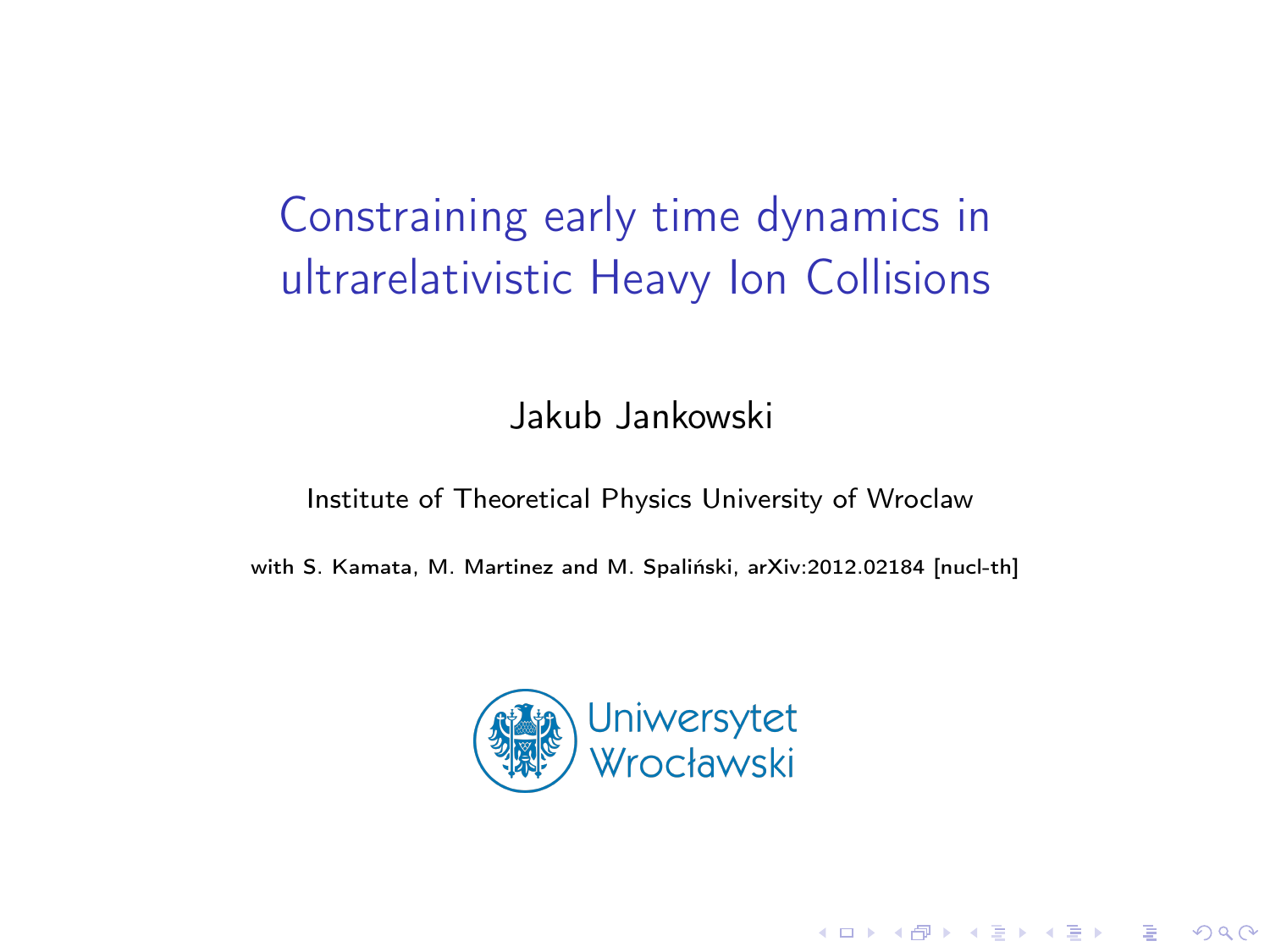A far-from-equilibrium attractor is a property of the system where the memory of initial conditions is rapidly swept away and a universal behaviour sets in. Early is  $\tau \sim 0.5$  fm/c

Connects the initial state with the start of the hydro expansion

Observed in hydrodynamics, kinetic theory and holography

- What mechanism drives the system towards the attractor?
- Can it have experimental imprints?
- How much can we constrain initial times?



**KORK STRAIN A BAR STRAKER**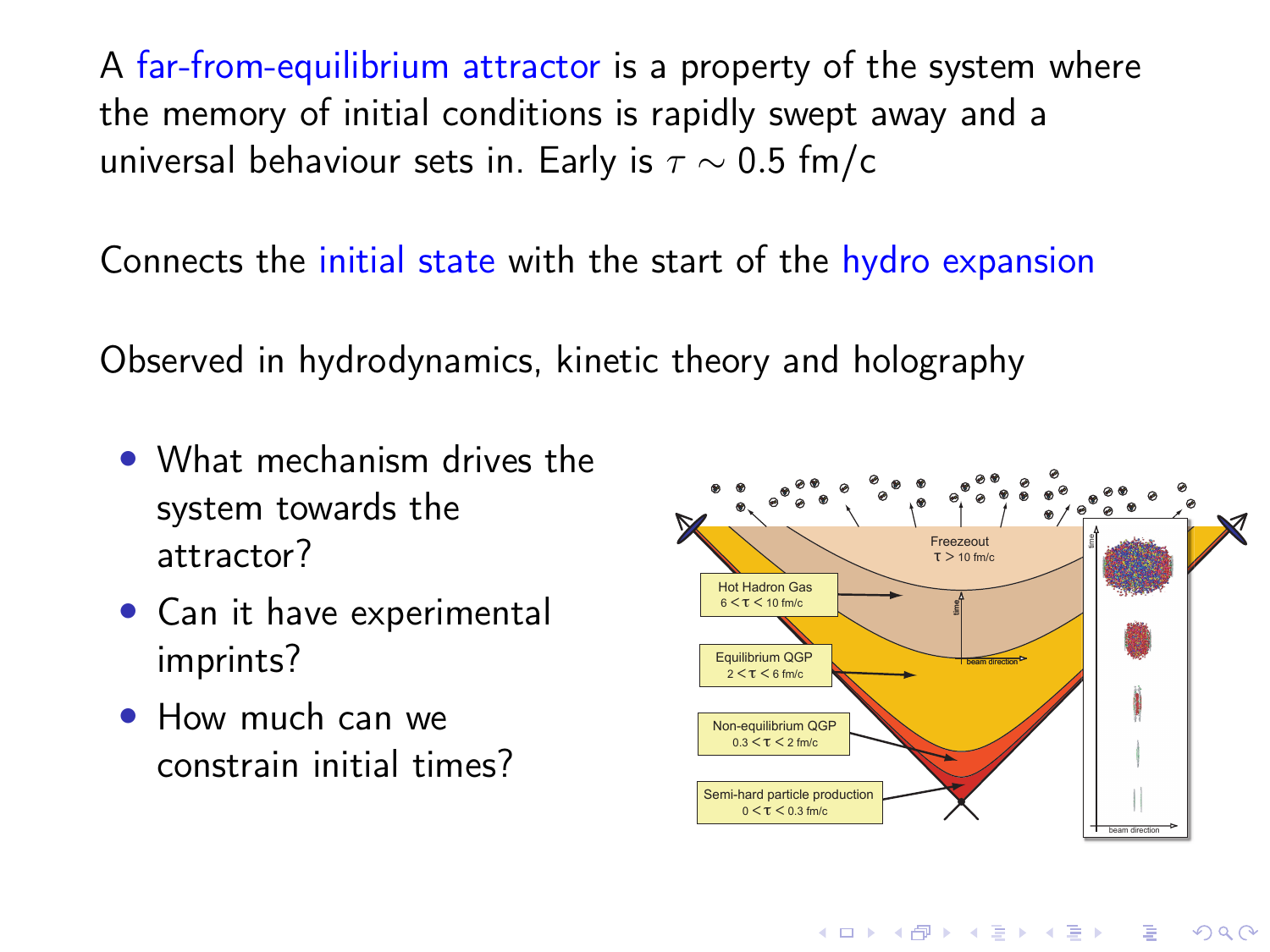#### Bjorken flow

**KORKA BRADE KORA** 

At ultrarelativistic energies

$$
T_{\mu\nu} = \text{diag}\{\epsilon(\tau), P_L(\tau), P_T(\tau), P_T(\tau)\}\
$$

where  $\nabla_\mu T^{\mu\nu}=0$  and  $T_\mu^\mu=0$  imply

$$
P_L(\tau) = \frac{\epsilon}{3} \left( 1 - \frac{2}{3} \mathcal{A} \right) \qquad P_T(\tau) = \frac{\epsilon}{3} \left( 1 + \frac{1}{3} \mathcal{A} \right)
$$

where  $\mathcal A$  is the pressure anisotropy

Local effective temperature and dimensionless time variable

$$
\epsilon(\tau) = \gamma \, \mathcal{T}(\tau)^4 \qquad \qquad w = \tau \, \mathcal{T}(\tau) = \frac{\lambda_{\text{macro}}}{\lambda_{\text{micro}}} = \frac{1}{\text{Kn}}
$$

J. D. Bjorken, Phys. Rev. D 27, 140 (1983)

W. Florkowski,et al. Rept. Prog. Phys. 81, no. 4, 046001 (2018)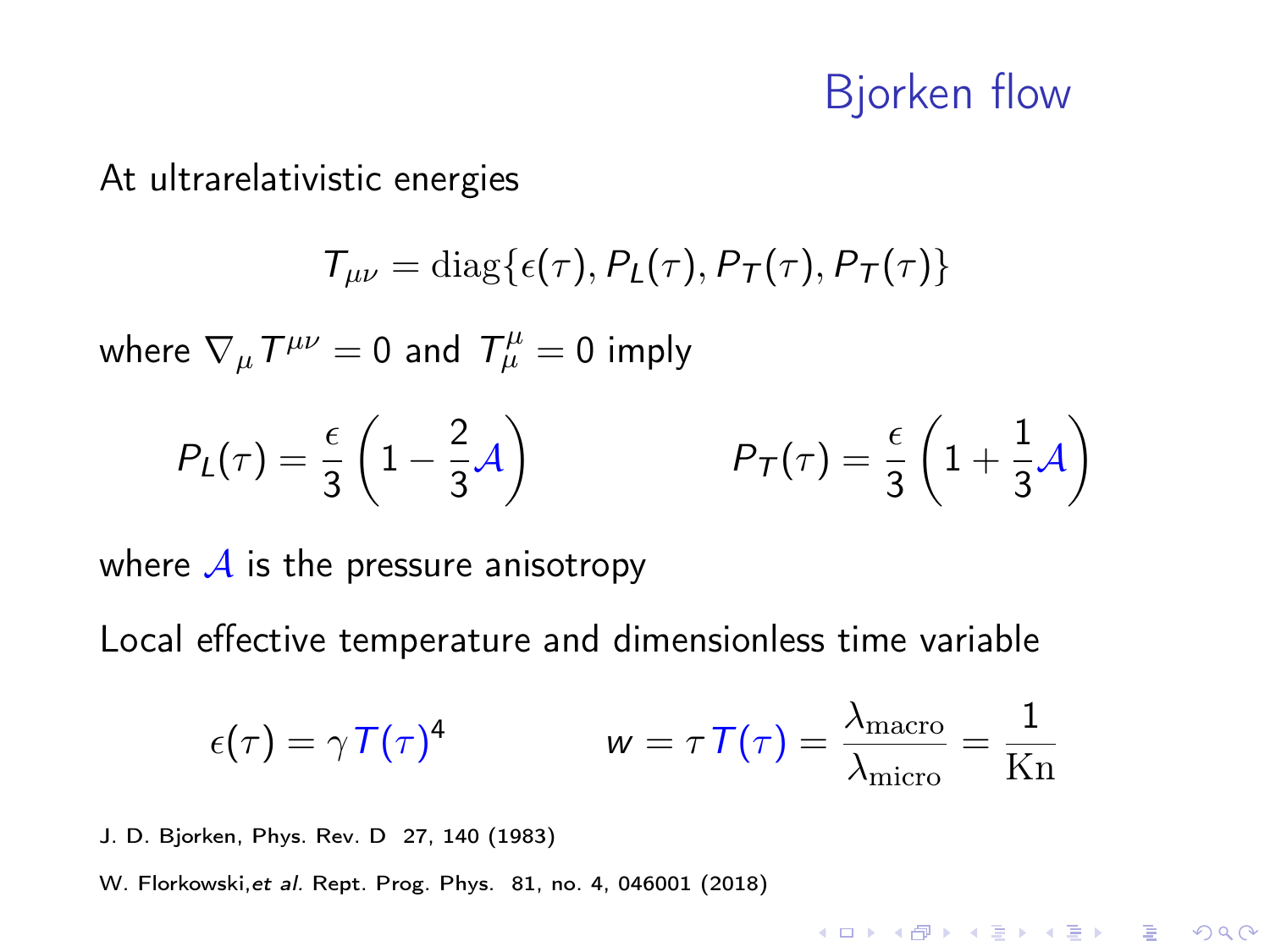Pressure anisotropy determines the conservation equation

$$
\nabla_{\mu} T^{\mu\nu} = 0 \iff \tau \partial_{\tau} \log \epsilon = -\frac{4}{3} + \frac{2}{9} \mathcal{A}(w)
$$

or in dimensionless variables

$$
\frac{d \log T}{d \log w} = \frac{\mathcal{A}(w) - 6}{\mathcal{A}(w) + 12}
$$

with a solution

$$
T(w) = T(w_0) \exp\left(\int_{w_0}^w \frac{dx}{x} \frac{A(x) - 6}{A(x) + 12}\right)
$$

**K ロ X K 레 X K 회 X X 회 X 및 X X X X X 전** 

Function  $A(w)$  comes from a microscopic model and encodes remaining initial conditions of the system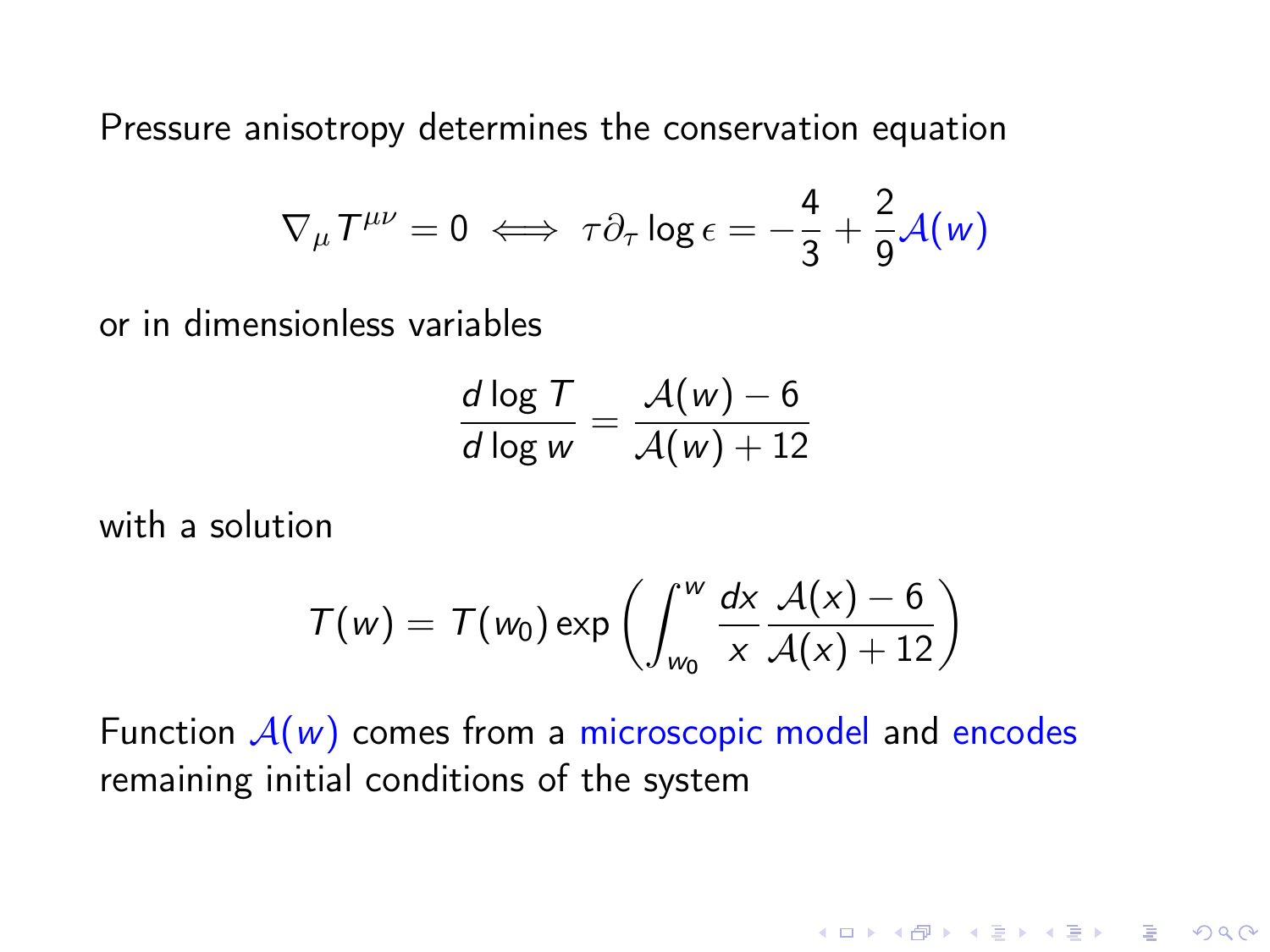### Mueller-Israel-Stewart (MIS) theory

For the Bjorken flow equations read

$$
C_{\tau\Pi}\left(1+\frac{\mathcal{A}}{12}\right)\mathcal{A}' + \left(\frac{C_{\tau\Pi}}{3w} + \frac{C_{\lambda}}{8C_{\eta}}\right)\mathcal{A}^{2} = \frac{3}{2}\left(\frac{8C_{\eta}}{w} - \mathcal{A}\right)
$$

The attractor is the unique regular solution  $\mathcal{A}_*(w=0) = 6\sqrt{\frac{C_{\eta}}{C_{\eta-1}}}$  $\mathsf{C}_{\tau\Pi}$ 



M. P. Heller M. Spalinski, Phys. Rev. Lett. 115, no.7, 072501 (2015)

W. Florkowski,et al. Rept. Prog. Phys. 81, no. 4, 046001 (2018)**KORK STRAIN A BAR STRAKER**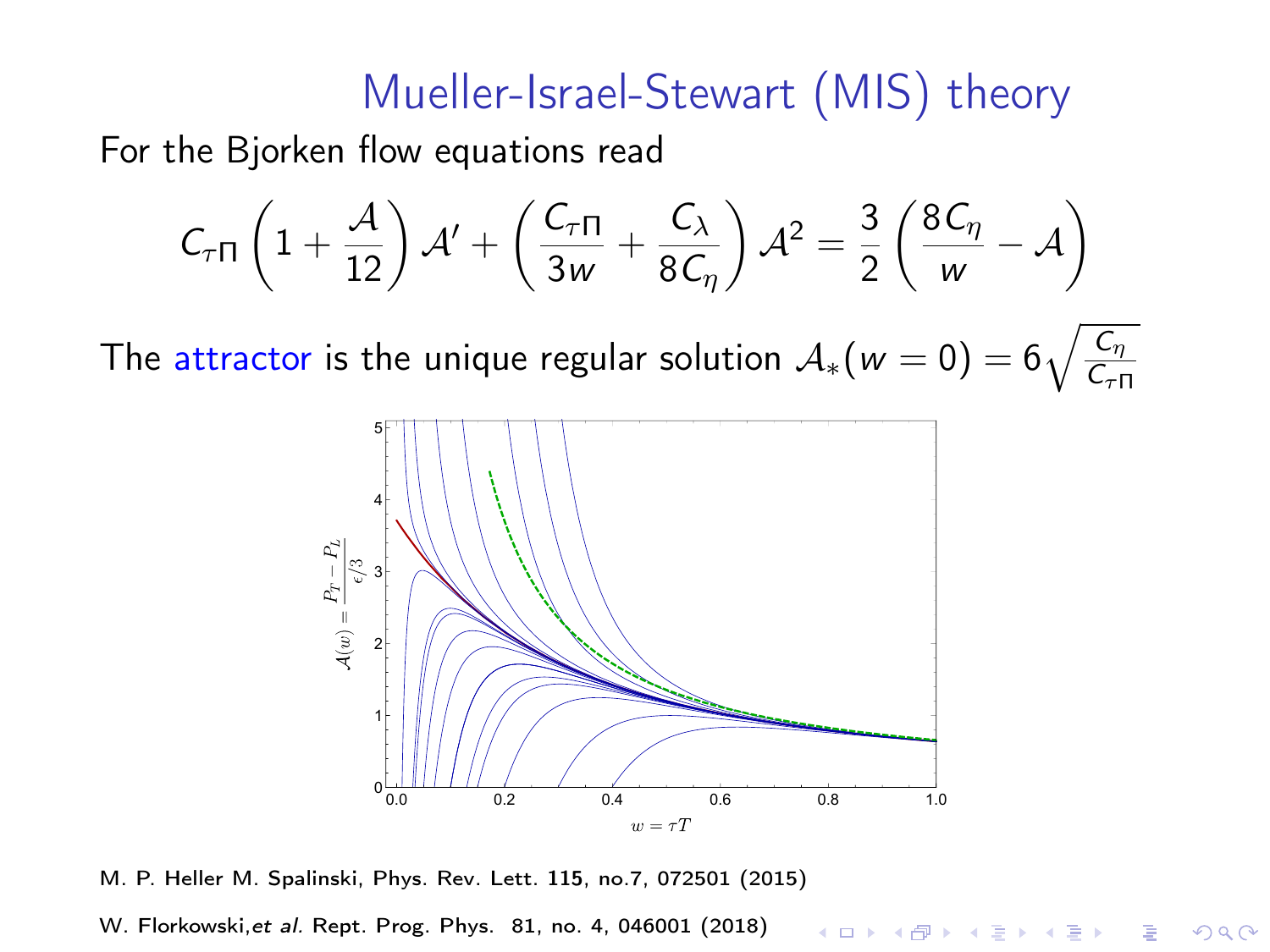#### What attracts to attractors?

**KORK STRAIN A BAR STRAKER** 



- Early time: expansion dominated, power-law, sym. determined
- Late times: decay of the non-hydro mode, generic

A. Kurkela, et.al. Phys. Rev. Lett. 124, no.10, 102301 (2020) M. P. Heller, et al. Phys. Rev. Lett. 125, no.13, 132301 (2020)

J. P. Blaizot, L. Yan, Phys. Lett. B 780, 283-286 (2018)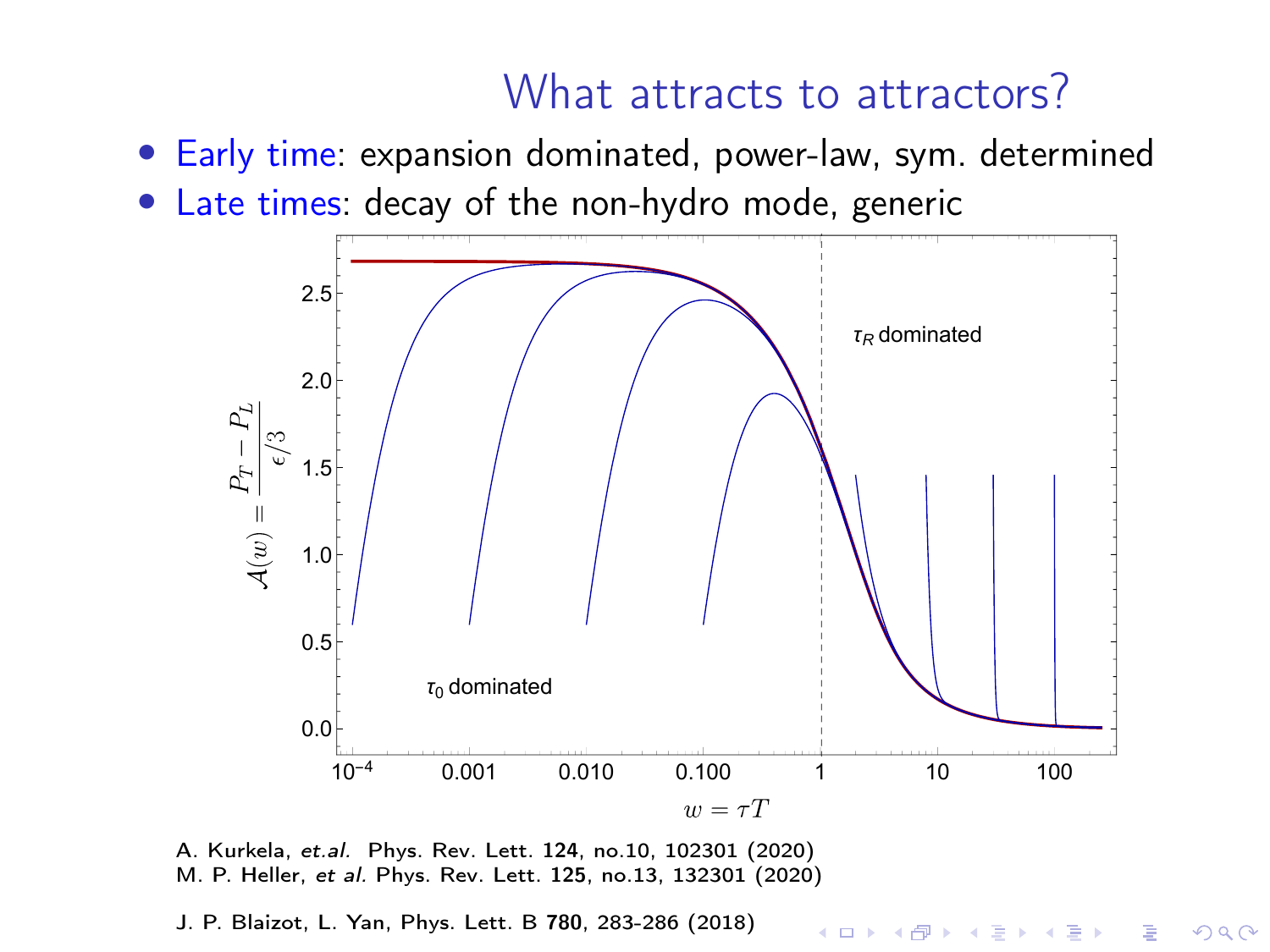If an attractor exists  $\quad \ \mathcal{T}(w) \sim \, \mathcal{T}(w_0) \exp \Big(\textstyle{\int_{w_0}^w}$ <u>dx</u> x  $\frac{\mathcal{A}_*(x)-6}{\mathcal{A}_*(x)+12}$ At late times  $\epsilon(\tau) \sim \frac{\Lambda^4}{\Lambda^4}$  $\frac{\Lambda^4}{(\Lambda\tau)^{\frac{4}{3}}}$   $\tau s \sim \Lambda^2$ At early times  $\epsilon(\tau) \sim \frac{\mu^4}{(\mu \tau)^2}$  $\frac{\mu^4}{(\mu\tau)^\beta} \iff \mathcal{A}_*(w) \sim 6\left(1 - \frac{3}{4}\right)$  $\frac{3}{4}\beta$ 

 $\epsilon(\tau_0, \mathsf{x}_\perp)^{\tfrac{2}{4-\beta}} \;\;\implies\; (\tau \mathsf{s})_{\text{hydro}} \quad \implies \; (\tau \mathsf{s})_{\text{freeze-out}} \approx (\tau \mathsf{s})_{\text{hydro}}$ 

Entropy production  $\tau \sim 0 \implies$  hydro  $\implies$  freeze-out

$$
\left\langle \frac{dN}{dy} \right\rangle \sim (\tau s)_{\text{hydro}}
$$

By now the assumption was free-streaming  $\beta = 1$ 

J. J., S. Kamata, M. Martinez and M. Spaliński, arXiv:2012.02184 [nucl-th]

**ALL AND A FAILEY AND A COLLECTION**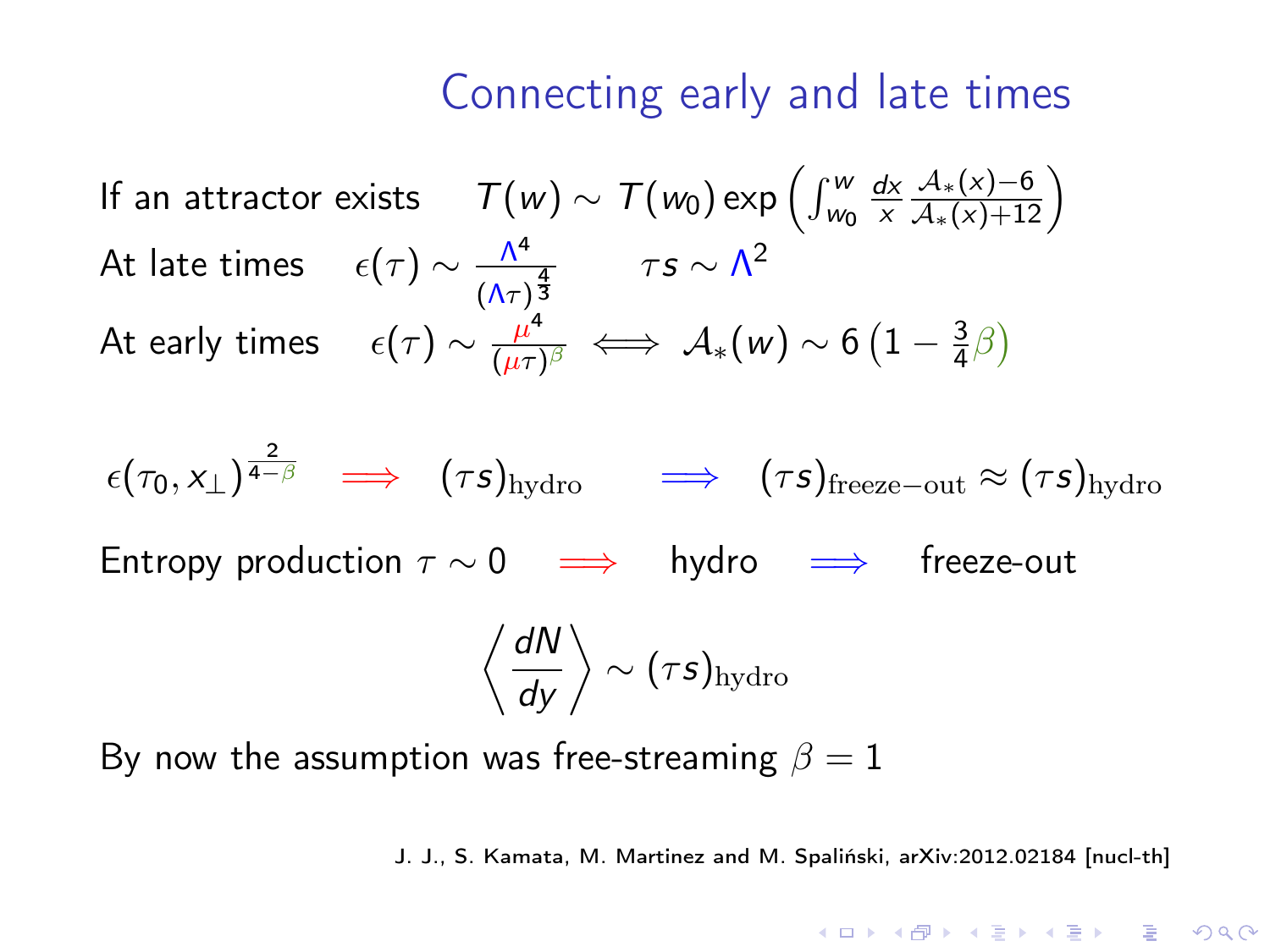• Due to the attractor assumption we can connect particle production with initial energy deposition

$$
\frac{dN}{dy} = h(\beta) \int d^2x_\perp \epsilon(\tau_0, x_\perp)^{\frac{2}{4-\beta}}
$$

• Ratio cancels the unknown factors

$$
Q(c, c') = \frac{\langle dN/dy \rangle_c}{\langle dN/dy \rangle_{c'}}
$$

• Adopting various models of initial energy deposition we get Adopting various models of find a energy deposition we get<br>predictions for  $\beta$  by fitting to  $\sqrt{s} = 2.76$  TeV ALICE data

J. J., S. Kamata, M. Martinez and M. Spaliński, arXiv:2012.02184 [nucl-th]

**KORKAR KERKER EL VOLO**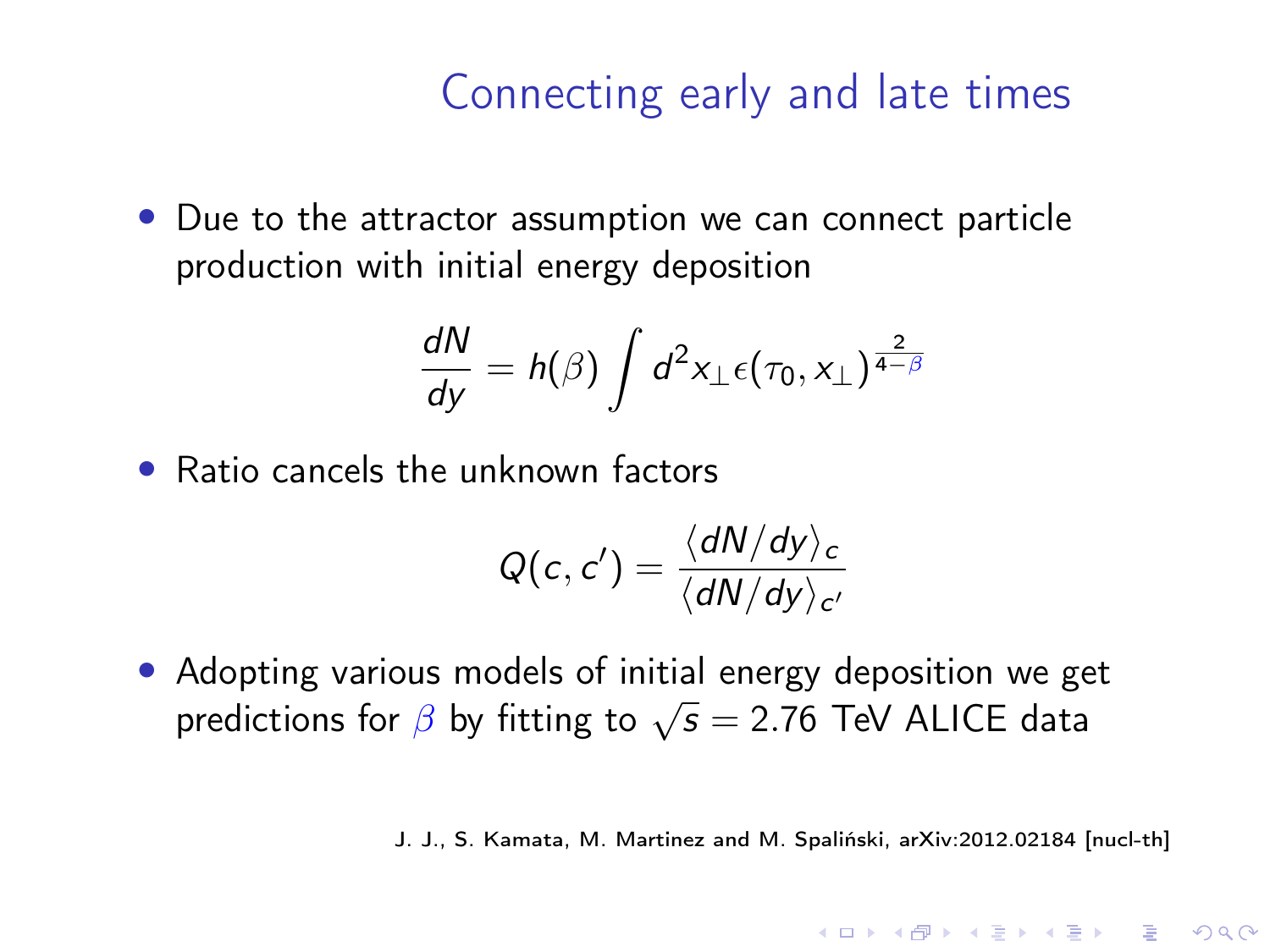#### Initial state models

K ロ X ( O X X B X X B X X B X X O X O X O

#### • Dilute-dense

$$
\epsilon^{(1)}(\tau_0, x_\perp) = CT^< (x_\perp) \sqrt{T^>(x_\perp)}
$$
  
with 
$$
T^< (x_\perp) = \min(T(x_\perp + b/2), T(x_\perp - b/2))
$$

• Trento  $p = -1$ 

$$
\epsilon^{(II)}(\tau_0, x_\perp) = C \frac{T(x_\perp + b/2) T(x_\perp - b/2)}{T(x_\perp + b/2) + T(x_\perp - b/2)}
$$

• Dense-dense

$$
\epsilon^{(III)}(\tau_0, x_\perp) = CT(x_\perp + b/2)T(x_\perp - b/2)
$$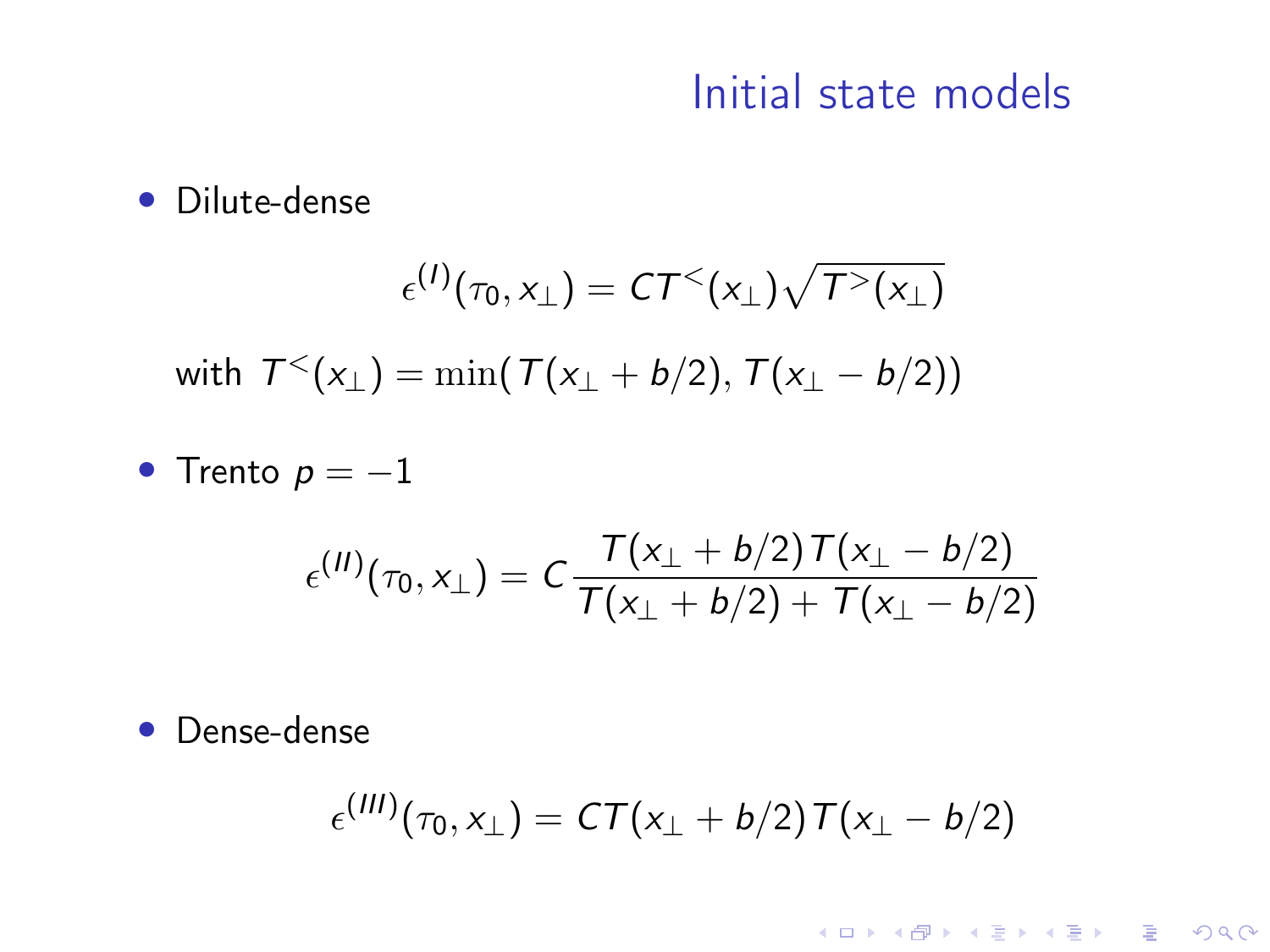

#### J. J., S. Kamata, M. Martinez and M. Spaliński, arXiv:2012.02184 [nucl-th]

 $\left\{ \begin{array}{ccc} 1 & 0 & 0 \\ 0 & 1 & 0 \end{array} \right.$  $\Rightarrow$  $2990$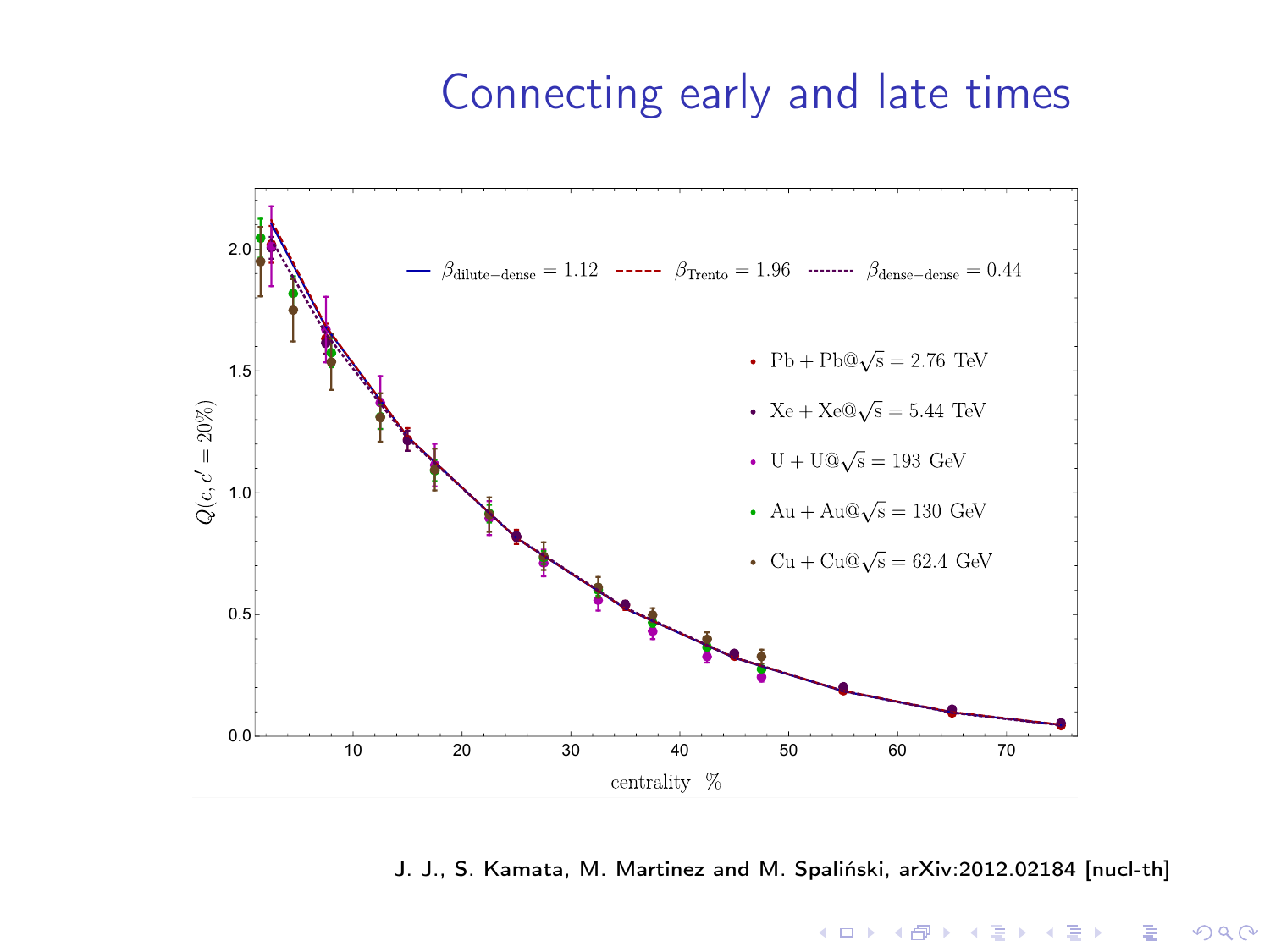• The three adopted models of initial energy deposition predict

 $\beta^{\rm dilute-dense}=1.12\quad \beta^{\rm Trento}=1.96\quad \beta^{\rm dense-dense}=0.44$ 

• Pre-hydrodynamic flow is tightly connected to the initial state model, and determines initial pressure anisotropy

$$
\mathcal{A}_{\text{dilute-dense}} = 0.96 \quad \mathcal{A}_{\text{Trento}} = -2.82 \quad \mathcal{A}_{\text{dense-dense}} = 4.02
$$

• In contrast free-streaming, ubiquitous in kinetic theory, implies

$$
\beta_{\rm fs} = 1 \qquad \quad \mathcal{A}_{\rm fs} = \frac{3}{2}
$$

not necessarily consistent with a generic initial energy deposition model

J. J., S. Kamata, M. Martinez and M. Spaliński, arXiv:2012.02184 [nucl-th]

**KORKA SERKER ORA**